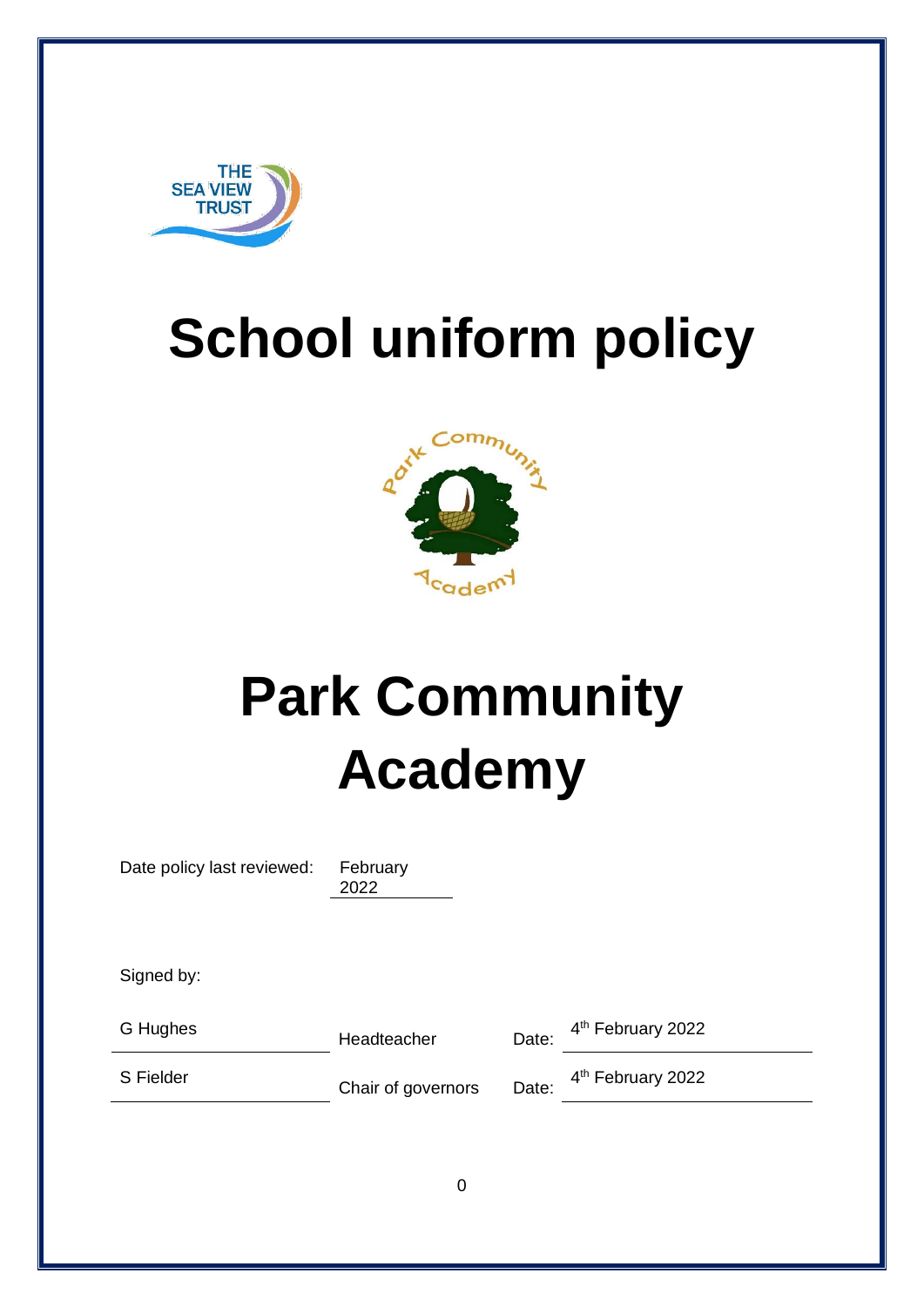## **Contents:**

#### **Statement of intent**

1. [Legal framework](#page-3-0)

Last updated: 21<sup>st</sup> January 2022

- 5. [Complaints and challenges](#page-6-0)
- 6. School uniform supplier
- 7. [Uniform assistance](#page-7-0)
- 8. [Non-compliance](#page-7-1)
- 9. [School uniform](#page-7-2)
- 10. [Adverse weather](#page-10-0)
- 11. [Labelling](#page-10-1)
- 12. [Monitoring and review](#page-10-2)

#### **Appendices**

A. School Uniform Assistance Application Form

- 2. [Roles and responsibilities](#page-3-1)
- 3. [Cost principles](#page-4-0)
- 4. [Equality principles](#page-5-0)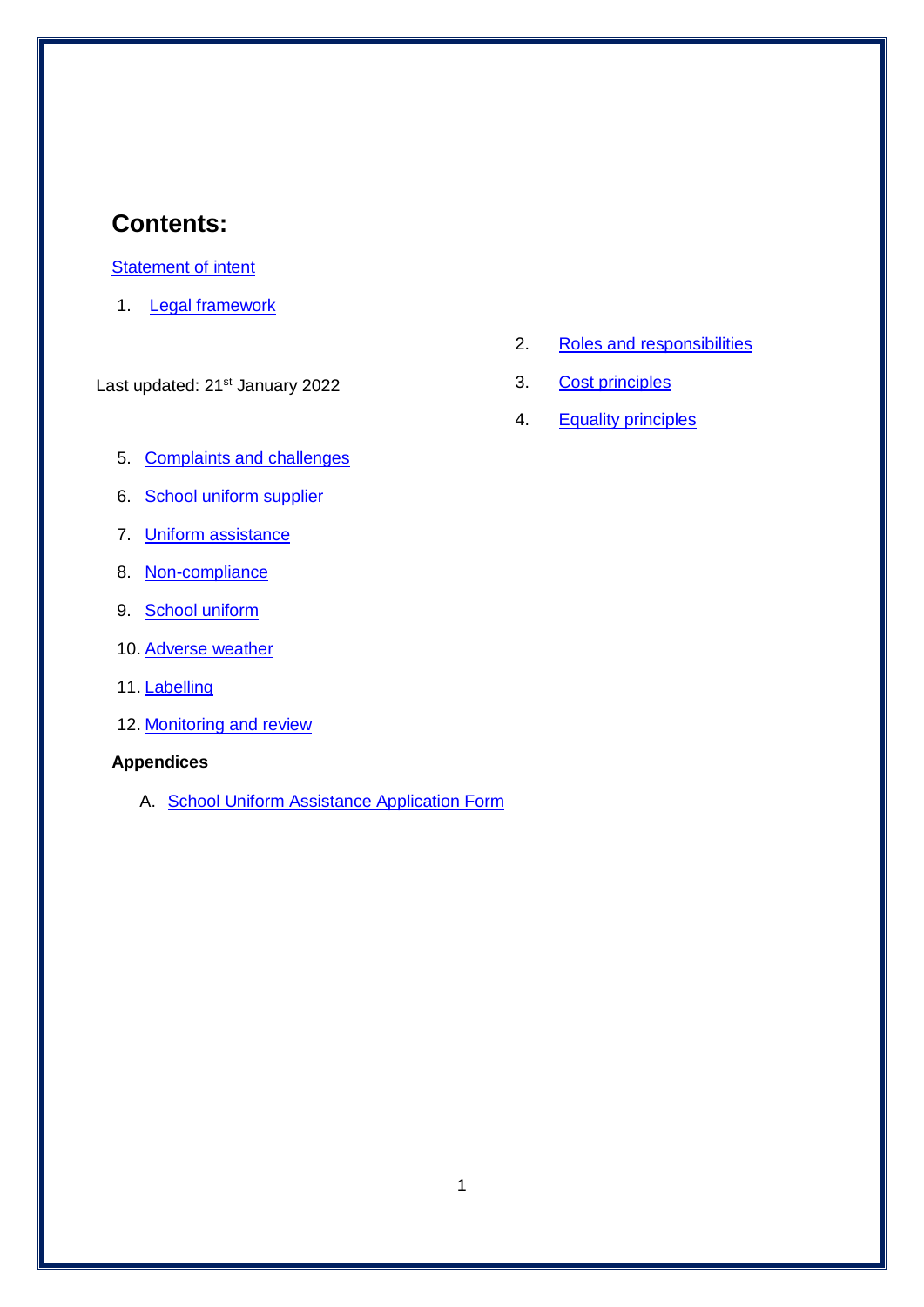## **Statement of intent**

Park Community Academy believes that a consistent school uniform policy is vital to promote the ethos of the school and provide a sense of belonging and identity for all pupils, regardless of their protected characteristics or socio-economic circumstances.

This policy lays out the measures the school has taken to ensure a consistent, fair and inclusive uniform policy, and to implement a uniform that reflects the needs of all pupils, and is affordable and the best value for money for the school and pupils' families.

We believe that pupils learn most effectively and achieve their best outcomes when they are comfortable, able to be themselves, and dressed in such a way that sets an appropriate tone for education.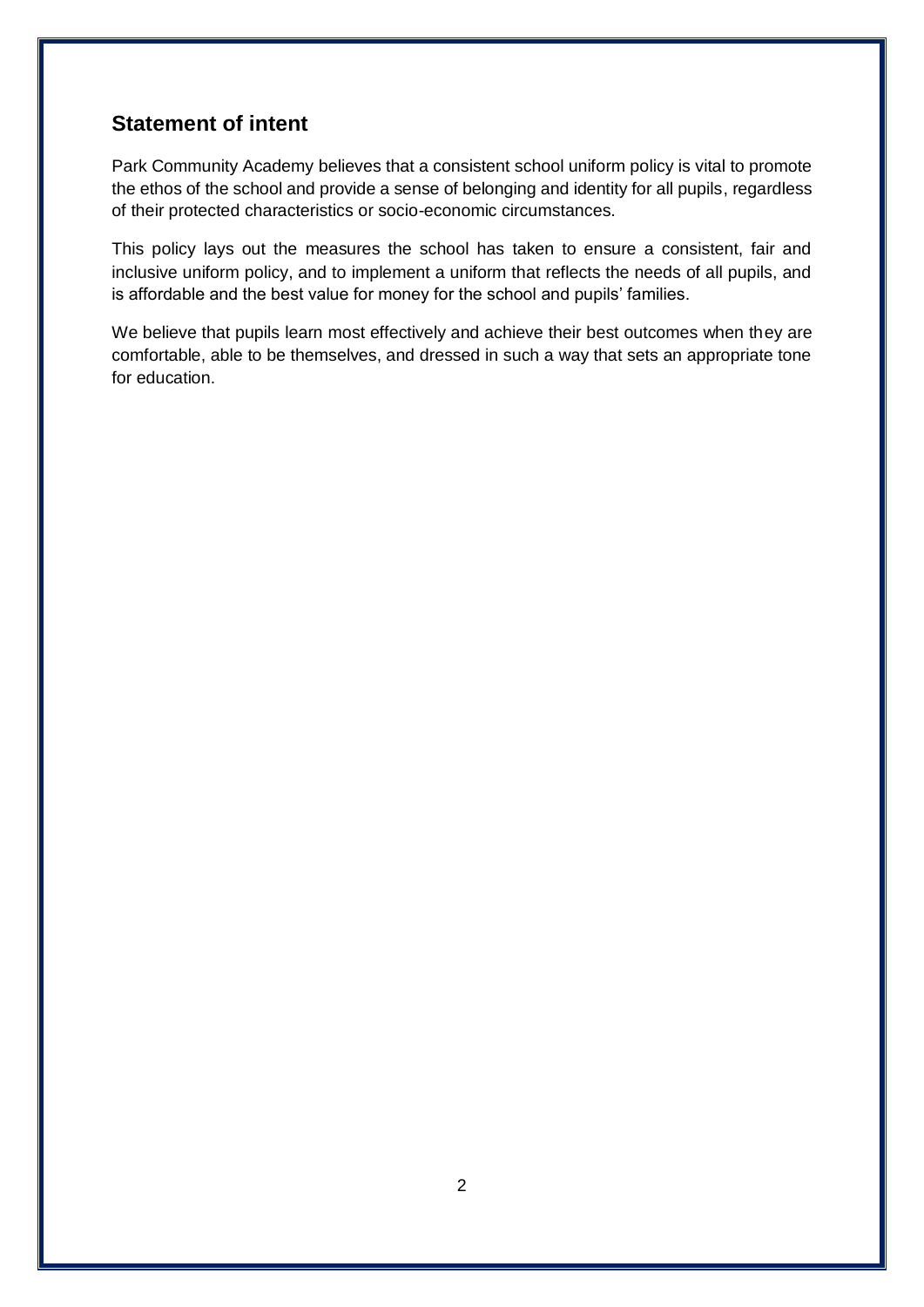## <span id="page-3-0"></span>**1. Legal framework**

This policy has due regard to all relevant legislation including, but not limited to, the following:

- Education and Inspections Act 2006
- Education Act 2011
- Human Rights Act 1998
- Equality Act 2010
- The UK General Data Protection Regulation (UK GDPR)
- Data Protection Act 2018
- This policy has due regard to all relevant guidance including, but not limited to, the following:
- DfE (2021) 'Cost of school uniforms'
- DfE (2021) 'School Admissions Code'
- DfE (2021) 'School uniforms'

This policy operates in conjunction with the following school policies:

- Complaints Procedures Policy
- Behaviour Policy

## <span id="page-3-1"></span>**2. Roles and responsibilities**

The governing board is responsible for:

- Establishing, in consultation with the headteacher and school community, a practical and smart school uniform that accurately reflects the school's vision and values.
- Ensuring that the school's uniform is accessible and inclusive, and does not disadvantage any pupil by virtue of their protected characteristics or socio-economic status.
- Listening to the opinions and wishes of parents, pupils and the wider school community regarding changes to the school's uniform.
- Ensuring that the school's uniform is accessible and affordable.
- Demonstrating how best value for money has been achieved in the uniform policy.
- Ensuring compliance with the DfE's ['Cost of school uniforms'](about:blank) guidance.
- Processing and approving all eligible School Uniform Assistance Application Forms.

The Headteacher is responsible for:

- Enforcing the school's uniform on a day-to-day basis.
- Ensuring that teachers understand this policy and what to do if a pupil is in breach of the policy.
- Listening to the opinions and wishes of the school community in regard to the school's uniform and making appropriate recommendations to the governing board.
- Providing pupils with an exemption letter as appropriate, e.g. for a pupil who has a broken arm and requires a loose-fitting top.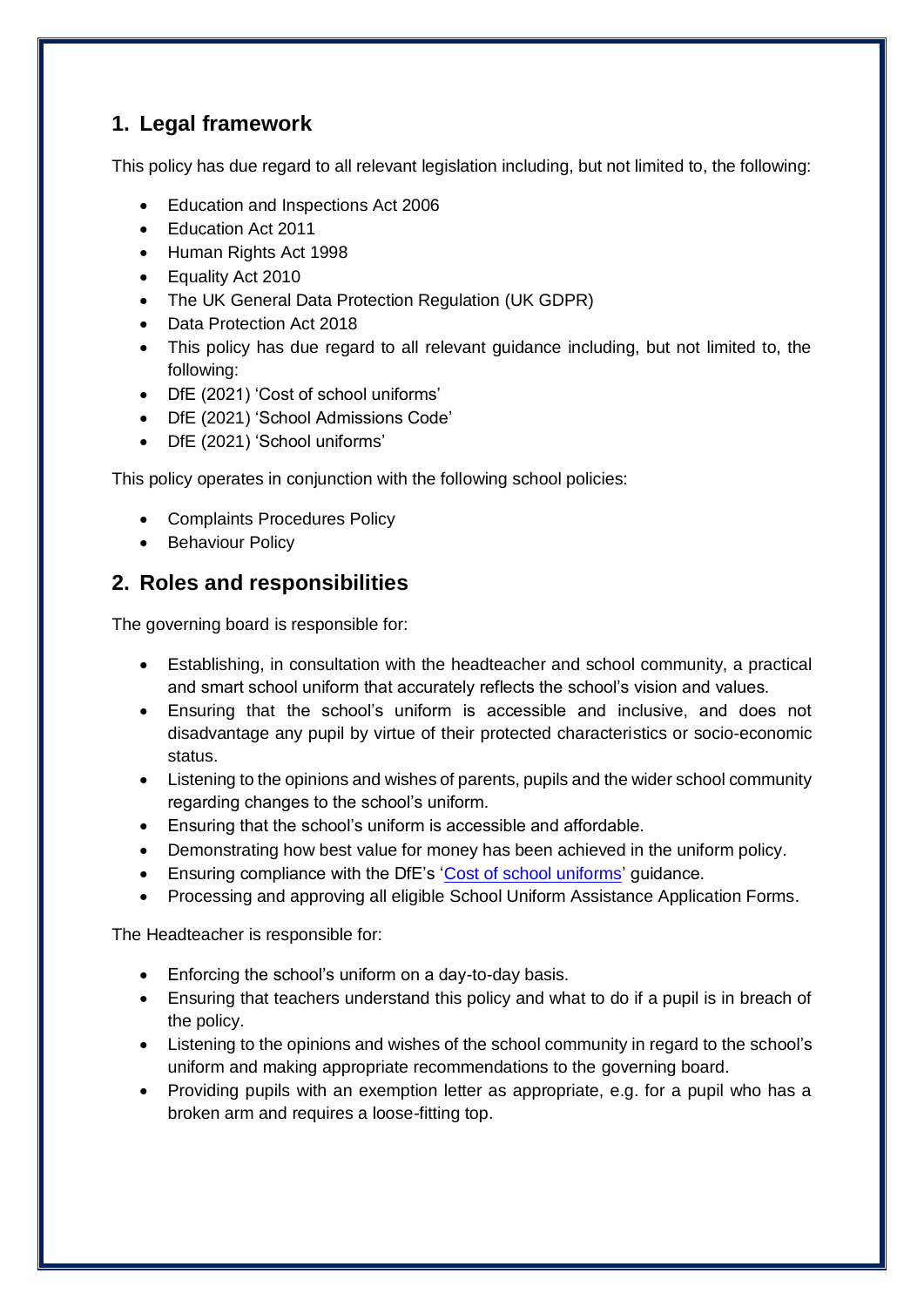Staff members are responsible for:

- Ensuring that pupils dress in accordance with this policy at all times.
- Disciplining pupils who are in breach of this policy.
- Ensuring that pupils understand why having a consistent and practical school uniform is important, e.g. school identity.

Parents are responsible for:

- Providing their children with the correct school uniform as detailed in this policy.
- Informing the headteacher if their child requires a more relaxed uniform policy for a period of time, including why.
- Ensuring that their child's uniform is clean, presentable and the correct size.

Pupils are responsible for:

- Wearing the correct uniform at all times, unless the headteacher has granted an exemption.
- Looking after their uniform as appropriate.
- Understanding and respecting why a school uniform is important to the school, e.g. school identity and community.

## <span id="page-4-0"></span>**3. Cost principles**

The school is committed to ensuring that its school uniform is affordable and accessible to all pupils, and does not place an unreasonable financial burden on parents.

The school will assess the overall cost implications of its uniform policy regularly, including prior to making any changes to the school uniform. When evaluating whether costs are reasonable and proportionate, the school will take into account the opinions and situations of:

- Economically disadvantaged parents.
- Parents with multiple children who are, or may be in the future, pupils at the school.
- Parents of younger children, as they are likely to grow quickly and require new sets of uniform more frequently.
- Parents of pupils with protected characteristics that may impact their ability to access the uniform due to costs.
- $\bullet$  LAC and PLAC.

The school will evaluate the cost of its uniform based on the overall collection of uniform items that parents would need to purchase for a pupil, rather than on the cost effectiveness of individual items; this will include consideration of the fact that parents will need to purchase multiples of certain items, e.g. shirts and socks, to ensure their child can come to school in clean uniform every day.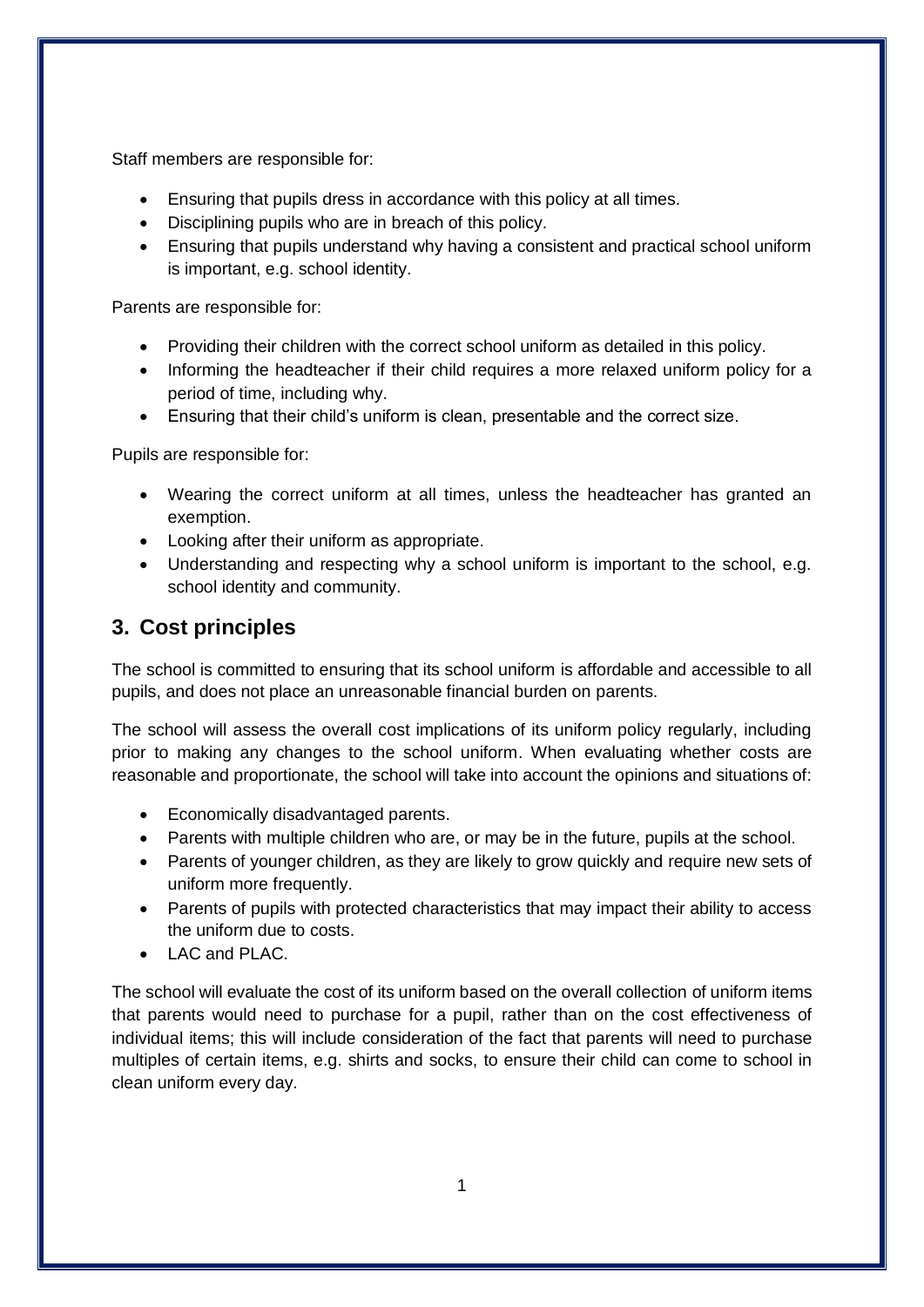The school keeps variations in school uniform for different groups of pupils, e.g. year groupspecific items to a minimum where possible to ensure that pupils can get the most wear out of their uniform possible and that parents can pass some items down to younger siblings.

The school keeps branded uniform items to a minimal level that is reasonable for all members of the school community. The school defines a branded uniform item as any item of clothing that cannot be purchased at a range of retailers, including by virtue of logos, colours, design and fabrics. Where the school decides to require an item of branded clothing, it will conduct an assessment to ensure prices are kept as low as possible, e.g. by offering sew- or iron-on logo badges for jumpers that can be bought at retailers instead of requiring special branded jumpers.

The school is committed to meeting the DfE's recommendations on costs and value for money. Every care is taken to ensure that our uniforms are affordable for all current and prospective pupils, and that the best value for money is secured through reputable suppliers.

The school works with multiple suppliers to obtain the best value for money possible. Any savings negotiated are passed to parents where possible and does not enter into exclusive single supplier contracts or cash-back arrangements. More information on supplier processes can be found in the 'School uniform supplier' section of this policy.

The school will not amend uniform requirements regularly and will take the views of parents and pupils into account when considering any changes to school uniforms.

#### <span id="page-5-0"></span>**4. Equality principles**

The school takes its legal obligation to avoid discriminating against any protected characteristic unlawfully very seriously, and aims to ensure that the uniform policy is as inclusive as possible so that all pupils are supported to access a school uniform which is comfortable, suitable for their needs, and reflects who they are.

The school will work to ensure that school uniform's cost does not disproportionately affect any pupils by ensuring that uniforms for all genders are as equal in price as possible and by adhering to the cost principles laid out in section 3.

The school will ensure that parents and pupils are consulted over any changes to school uniform, and that views and advice is sought specifically from pupils, and parents of pupils, who:

- Are transgender, including non-binary pupils.
- Have SEND and/or sensory needs.
- Are of a religious or cultural background that has dress requirements.

The school implements a gender-neutral uniform, meaning that pupils are not required to wear specific items based on their gender, and may wear any of the uniform items listed in the 'School uniform' section of this policy regardless of the legal sex recorded on the school's records. Transgender pupils are supported to access the uniform that best reflects their gender expression in line with the LGBTQ+ Policy.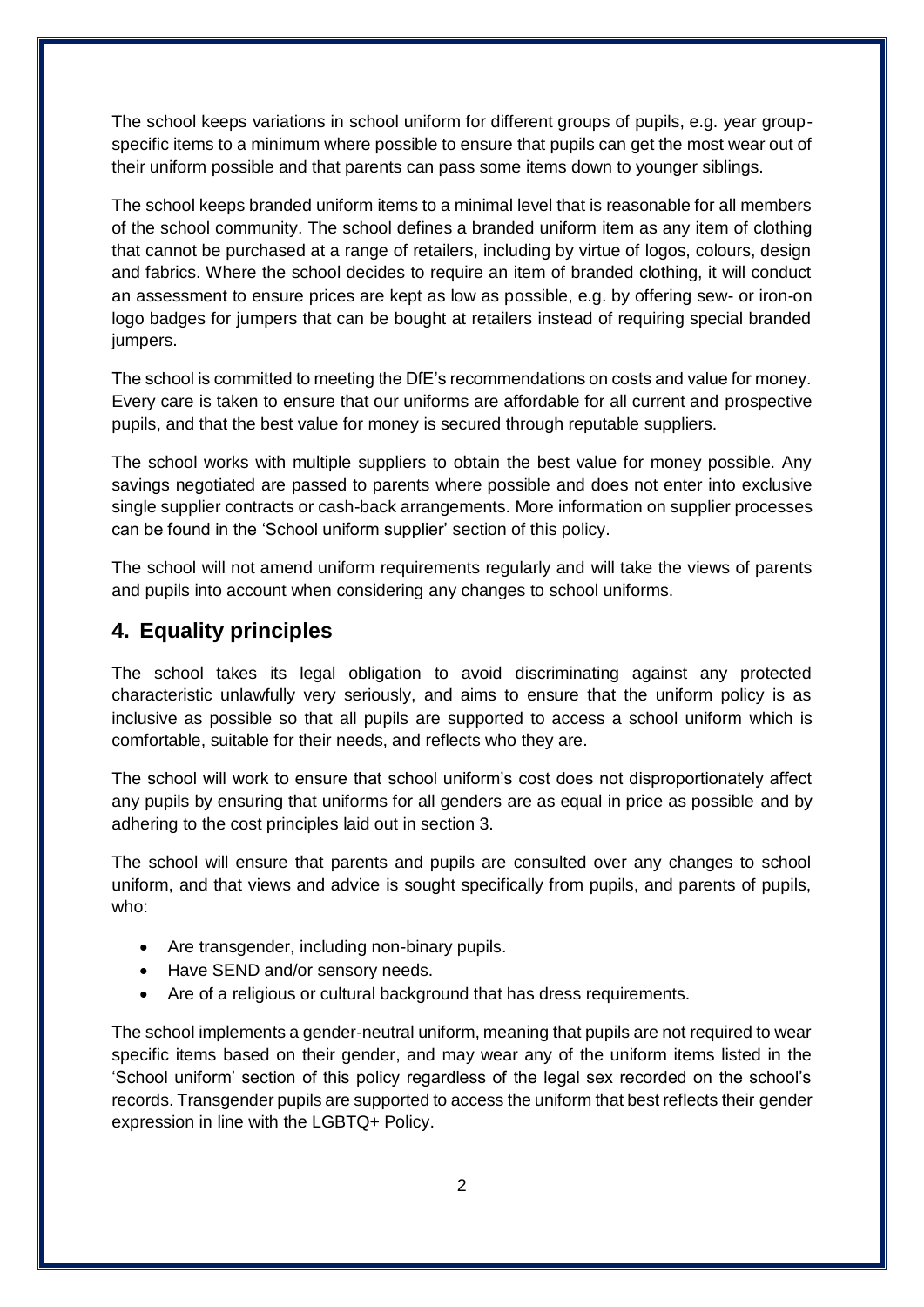The school ensures that pupils who are required to follow certain dress requirements, e.g. by virtue of their membership of a particular religious or cultural group, are afforded flexibility to allow them to wear a uniform that adheres to their requirements as far as possible. The school endeavours to meet all requests for amendments to the uniform for these purposes; however, will ensure that the needs and rights of individual pupils are weighed against any health and safety concerns for the entire school community.

Parents' concerns and requests regarding religious clothing are dealt with on a case-by-case basis by the headteacher and governing board, and always in accordance with the school's Complaints Procedures Policy.

The school ensures that the needs of pupils with SEND and/or sensory difficulties are considered in the uniform policy, e.g. ensuring soft, stretchy fabrics and avoiding intricate buttons or hard seams; however, where the needs of these pupils cannot be met in the standard uniform policy, individual adaptations to the uniform will be considered and permitted wherever possible.

### <span id="page-6-0"></span>**5. Complaints and challenges**

The school endeavours to resolve all uniform complaints and challenges locally and informally, in accordance with the school's Complaints Procedures Policy.

To make a complaint, parents should refer to the Complaints Procedures Policy and follow the stipulations outlined.

When a complaint is received, the school works with parents to arrive at a mutually acceptable outcome.

Governors are willing to consider reasonable requests for flexibility to allow a pupil to accommodate particular social and cultural circumstances.

#### **6. School uniform supplier**

Our current school uniform supplier is:

• Trutex

Currently all school uniform orders are processed via the school office. We have a supply of uniform in school for mid-year orders and a large order is made at the end of the academic for the following September.

The school will retender the uniform contract every five years, whether changes to the uniform are made or not. The governing board will be able to demonstrate how uniform is procured at the best value for money. The Headteacher will work to ensure that the items are procured as cheaply as possible without compromising on the quality, e.g. by requesting standard-style items from the supplier rather than more intricate and unique designs.

The school does not sign contracts with suppliers before requesting visualisations of proposed uniform, as well as fabric samples.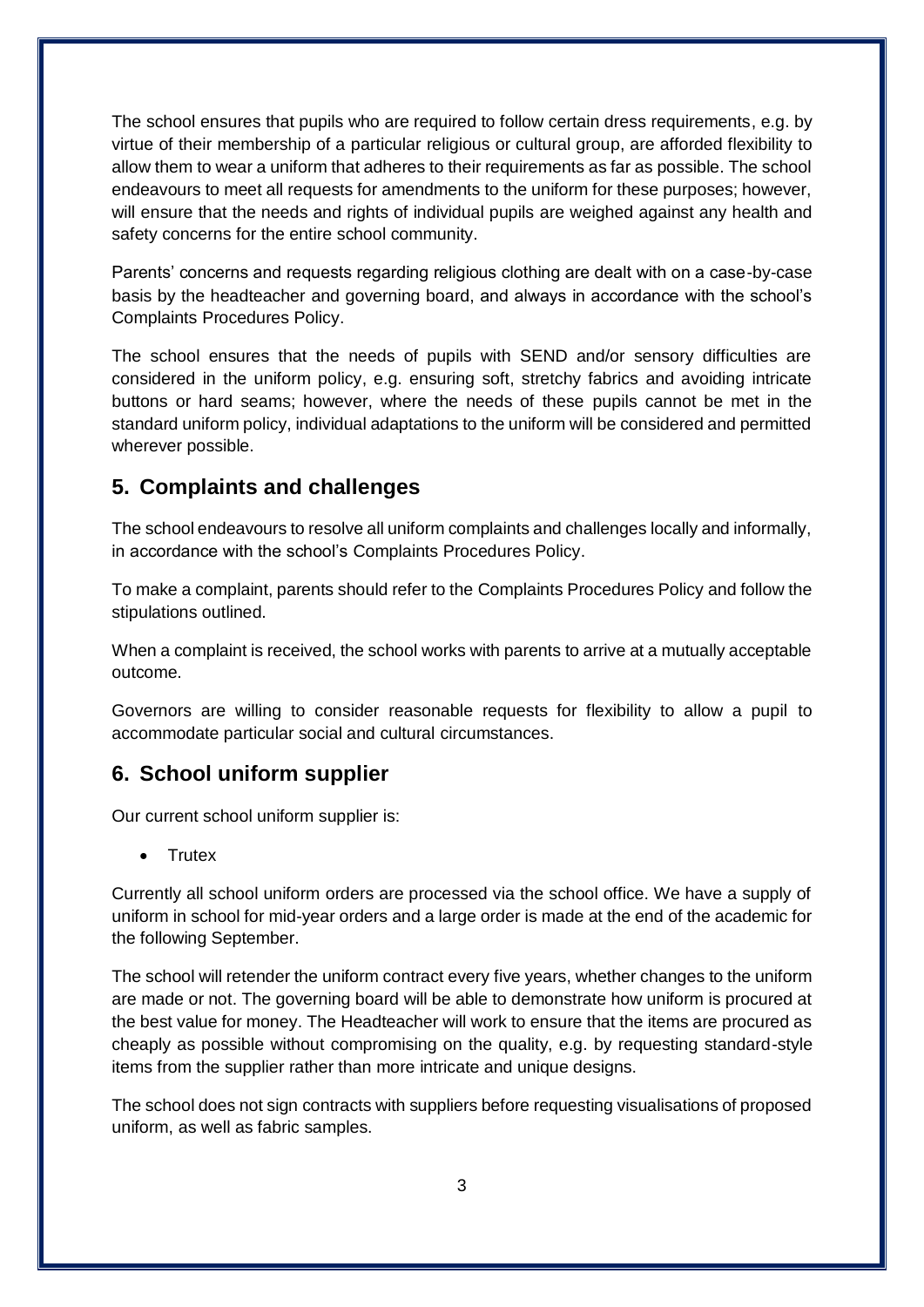The school will order new uniform each July. Where the school is proposing to change suppliers, it will reach out to suppliers by March in the determination year.

## <span id="page-7-0"></span>**7. Uniform assistance**

The school supports vulnerable families in meeting the costs of uniforms where necessary. The budget for the school uniform assistance scheme comes from pupil premium funds.

The school holds second-hand school uniforms in the school office for parents to access; access to these uniforms is available upon request made to the headteacher. Parents are invited to donate their child's uniform when they no longer need it.

### <span id="page-7-1"></span>**8. Non-compliance**

PCA will work closely with pupils and their families to ensure they wear the correct uniform in school.

Where pupils persistently refuse to comply the family will be contacted by phone and support will be offered.

## <span id="page-7-2"></span>**9. School uniform**

#### **School colours**

Our school colours are as follows:

- Navy
- Maroon
- Black/Grev

#### **Clothing**

The school uniform is as follows:

All Primary and Secondary pupils at Park Community Academy are expected to wear uniform.

The following guidelines should give maximum flexibility of choice to allow for economy when buying new clothes. All pupils are expected to wear Park Community Academy (PCA) SWEATSHIRTS, CARDIGANS AND POLO SHIRTS which are available from the main PCA office or a white shirt, tie and blazer. Where this is a preferred option a blazer badge and tie are available from PCA.

PCA SWEATSHIRTS/CARDIGANS Colour: Navy blue with school badge (Maroon in Yr 11)

SKIRTS Colour: Navy blue/black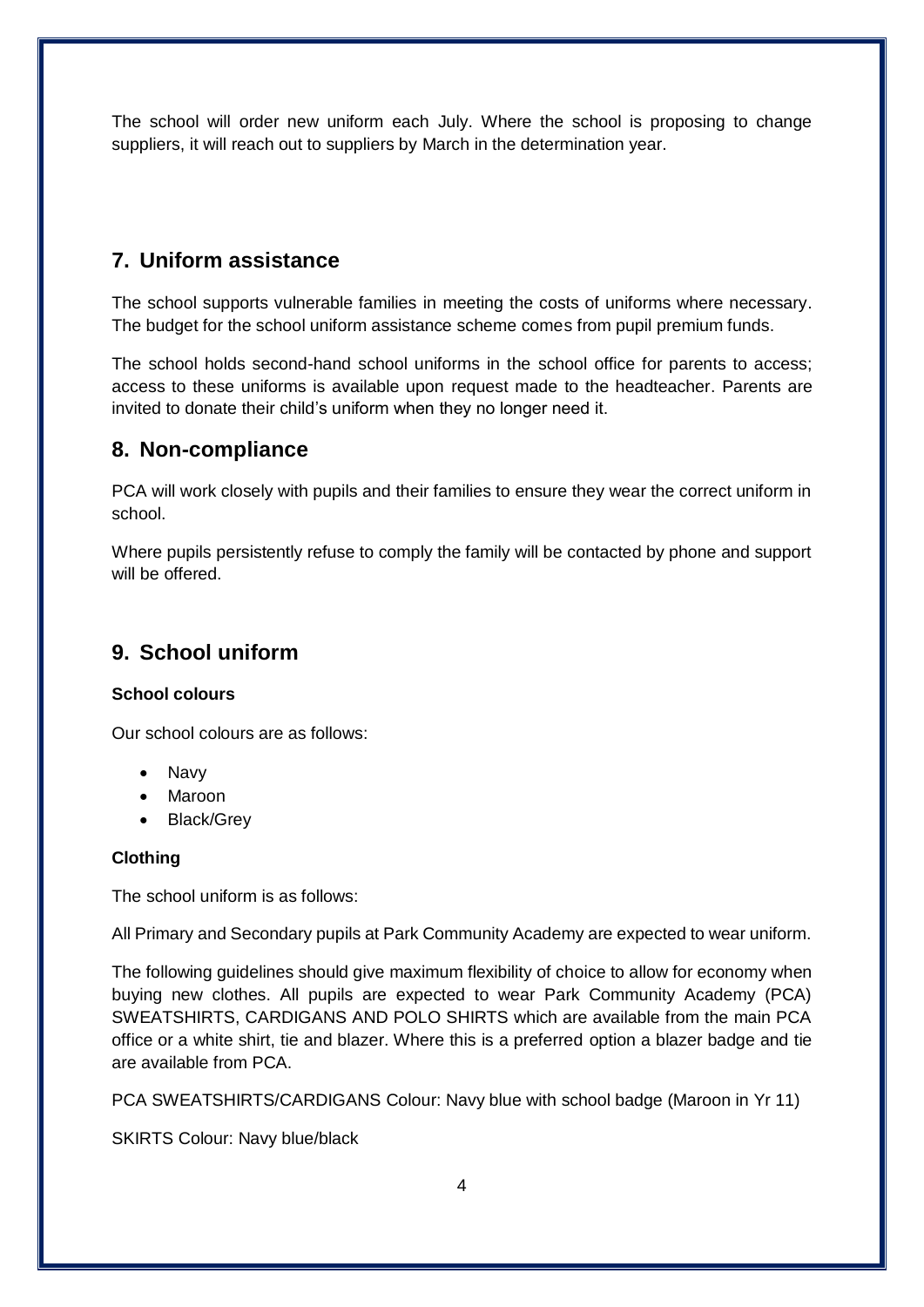TROUSERS Colour: Dark grey or black

BLAZER Colour: Black (Maroon in Yr 11)

FORMAL SHIRTS & BLOUSES Colour: White or blue

TIE Colour: Green, white and navy

PCA POLO SHIRTS Colour: Blue

PCA PE SHIRTS. Colour: Red

FOOTWEAR - Healthy feet are very important, therefore all children should wear sensible black shoes at PCA. "Fashion" shoes are not suitable. Trainers are not acceptable footwear for PCA.

CLOTHES FOR P.E. and GAMES Key Stages 1 and 2 Key Stages 3 and 4:

A pair of black shorts

A pair of black sports shorts or PE skirt

A red polo shirt with PCA Logo

A pair of sport socks

A pair of football socks or white sports socks

A pair of black pumps or trainers

A pair of trainers and if possible a pair of football boots

(A towel is needed for all PE and Games activities)

All items with the Park Community Academy logo are available from the PCA office.

Sixth Form Dress Code :

Students have the option of a WSFC hoodie and polo shirt. Alternatively they can wear smart, casual clothing of their choice.

Jewellery:

The PCA policy on jewellery is that pupils may wear one single stud in each ear. Necklaces, rings etc should not be worn. Pupils may, of course, wear a wristwatch, however not an apple/smart watch linked to a mobile device. Pupils who wear ear studs must remove them for PE and swimming lessons. We would ask all parents/carers to support this simple rule which is based on health and safety. We would urge that careful consideration is given before allowing your child to have any additional body piercing as this would need to be removed at PCA. If your child wishes to have their ears pierced, please choose a time when the ears can heal before returning to PCA. Thank you for your support in this matter.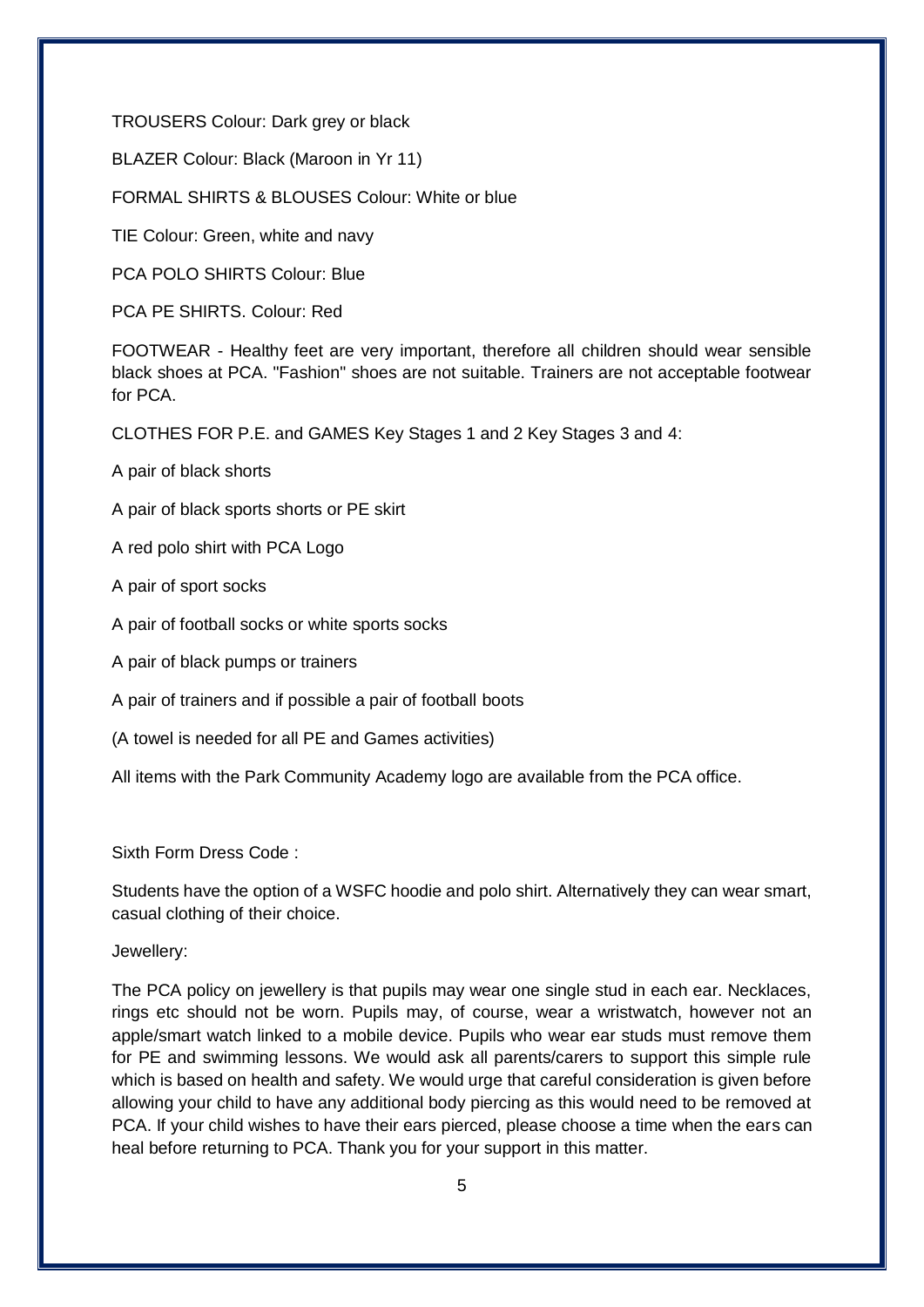Pupils who are wearing skirts must also wear black tights.

Trainers are not considered suitable footwear. High heels are not permitted.

Parents are responsible for ensuring their child brings their PE kit to school when needed.

#### **School bag**

Pupils must use an appropriately sized waterproof bag to carry their books and equipment. It should hold A4-sized work books comfortably without causing any damage.

School bags featuring inappropriate images, slogans or phrases are not permitted.

The school encourages pupils to bring non-valuable bags to school. The school will not be liable for lost or damaged school bags.

#### **Hairstyles**

The school reserves the right to make a judgement on where pupils' hairstyles or hair colours are inappropriate for the school environment; however, will ensure that any such judgements do not discriminate against any pupil by virtue of their protected characteristics. Each individual pupil's scenario will be taken into account where any judgements on appropriateness are to be made, and parents will always have the freedom to complain via the school's Complaints Procedures Policy.

Pupils with long hair must ensure that this does not impede their vision, cover their face or provide a health and safety risk. Long hair must be tied up during practical lessons, e.g. during PE.

The following hairstyles are not considered appropriate for school:

- Brightly-coloured, dyed hair.
- Headwear with bold patterns or colours.
- **Excessive hair accessories.**

#### **Makeup**

The school rules on makeup are as follows:

- Only light, natural-looking makeup is permitted.
- False nails and nail extensions are not permitted.
- Only clear nail varnish may be worn.
- Temporary tattoos are not permitted.

Pupils wearing excessive makeup are required to remove it.